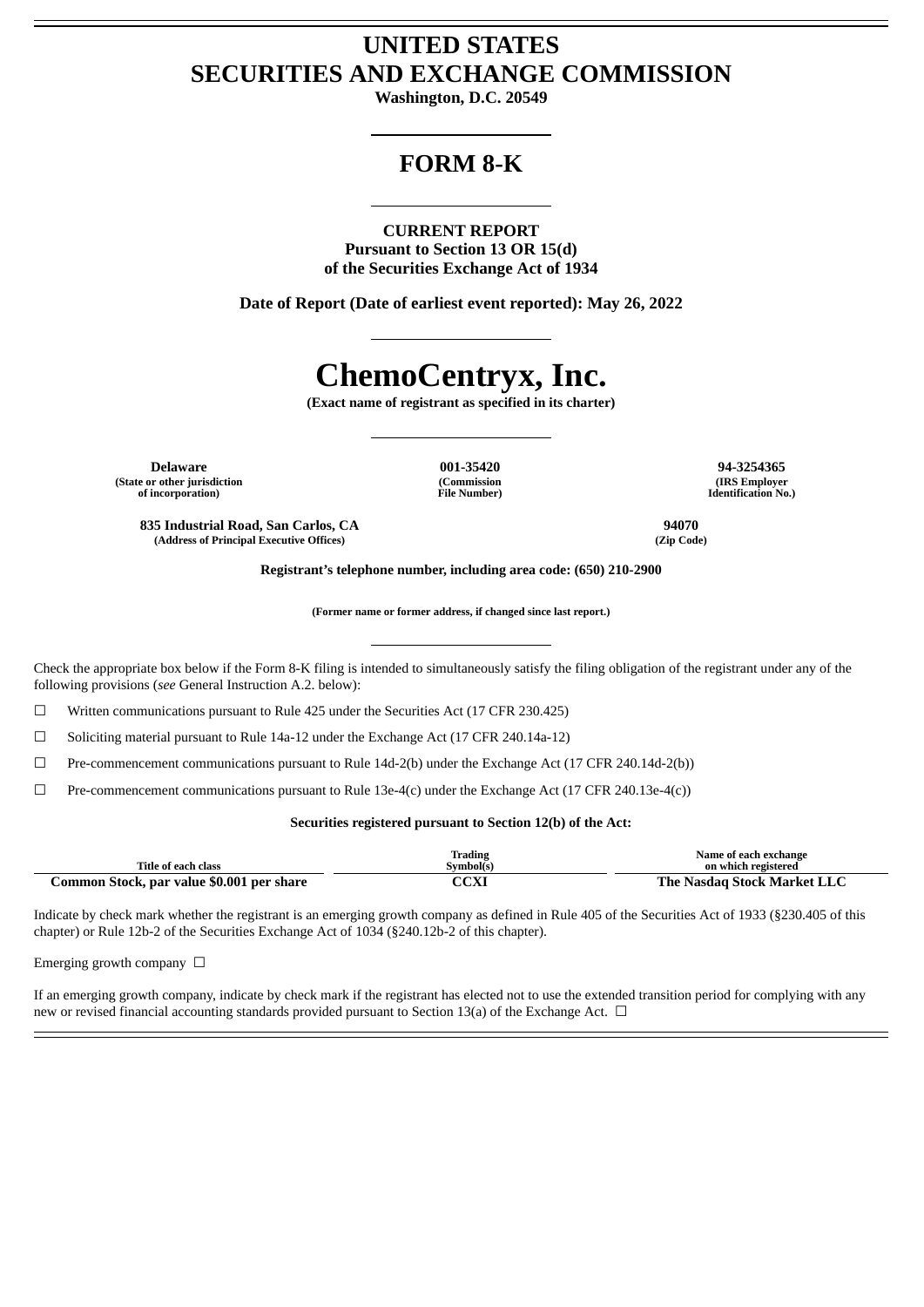## Item 5.02. Departure of Directors or Certain Officers; Election of Directors; Appointment of Certain Officers; Compensatory **Arrangements of Certain Officers**

Effective as of May 26, 2022, upon the recommendation of the Nominating and Corporate Governance Committee and the approval of the stockholders at the annual meeting of stockholders of ChemoCentryx, Inc. (the "Company"), David E. Wheadon, M.D., age 64, was elected to the Board of Directors (the "Board") of the Company as an independent director. Dr. Wheadon was elected to serve as a Class II director, with an initial term expiring at the 2025 annual meeting of stockholders of the Company. In addition, after fulfilling his final term as a Class II director, Henry A. McKinnell, Jr., Ph.D. retired from the Board.

Dr. Wheadon retired from AstraZeneca PLC in 2019 as Senior Vice President, Global Regulatory Affairs, Patient Safety and Quality Assurance, a position he had held since 2014. Before joining AstraZeneca, Dr. Wheadon held a variety of leadership roles in the healthcare sector, including Executive Vice President, Research and Advocacy at the Juvenile Diabetes Research Foundation, Senior Vice President of Global Pharmaceutical Regulatory and Medical Sciences at Abbott Laboratories, and Senior Vice President of U.S. Regulatory Affairs at GlaxoSmithKline Laboratories. Dr. Wheadon has also served as Senior Vice President, Scientific and Regulatory Affairs at PhRMA, the Washington D.C.-based Pharmaceutical Industry Research and Manufacturers Association, during which time he interacted with the Food and Drug Administration (FDA), the Department of Health and Human Services (HHS), and the National Institutes of Health (NIH).

Dr. Wheadon holds a M.D. from Johns Hopkins University School of Medicine and an A.B. in Biology from Harvard University. He completed his postdoctoral training in Psychiatry at Tufts/New England Medical Center in Boston, Massachusetts. He currently serves on the boards of Karuna Therapeutics Inc., Sotera Health Company, and Vaxart, Inc.

# **Item 5.07. Submission of Matters to a Vote of Security Holders**

The Company held its annual meeting of stockholders on May 26, 2022. The following is a brief description of each matter voted upon at the meeting and the number of votes cast for, withheld or against, the number of abstentions and the number of broker non-votes with respect to each matter, as applicable.

1. To elect the following Class II directors for a three-year term to expire at the 2025 annual meeting of stockholders:

| Director Name          | For        | Against    | <u>Abstain</u> | <b>Broker Non-Votes</b> |
|------------------------|------------|------------|----------------|-------------------------|
| Geoffrey M. Parker     | 35.251.509 | 16.878.334 | 19.810         | 7,464,742               |
| James L. Tyree         | 49.947.587 | 2.185.377  | 16.689         | 7.464.742               |
| David E. Wheadon, M.D. | 51,208,441 | 924.627    | 16.585         | 7.464.742               |

In accordance with the above results, above nominees were elected to serve as directors.

2. To ratify the selection of Ernst & Young LLP as the Company's independent registered public accounting firm for the fiscal year ending December 31, 2022:

| For        | Against | Abstain | Broker Non-Votes |
|------------|---------|---------|------------------|
| 59,209,659 | 393.243 | 11,493  |                  |

In accordance with the above results, the selection of Ernst and Young LLP was approved.

3. To approve, on an advisory basis, the compensation of our named executive officers:

| For       | Against   | Abstain | <b>Broker Non-Votes</b> |
|-----------|-----------|---------|-------------------------|
| 49,983,77 | 2.020.026 | 145.855 | .464.742                |

In accordance with the above results, the compensation of our named executive officers was approved.

# **Item 7.01. Regulation FD Disclosure**

On May 31, 2022, the Company issued a press release announcing changes to the composition of its Board of Directors. David E. Wheadon M.D. has been elected to the Board as an independent director, and Henry A. McKinnell, Jr., Ph.D., retired from the Board, effective May 26, 2022. A copy of the press release is being furnished as Exhibit 99.1 to this report.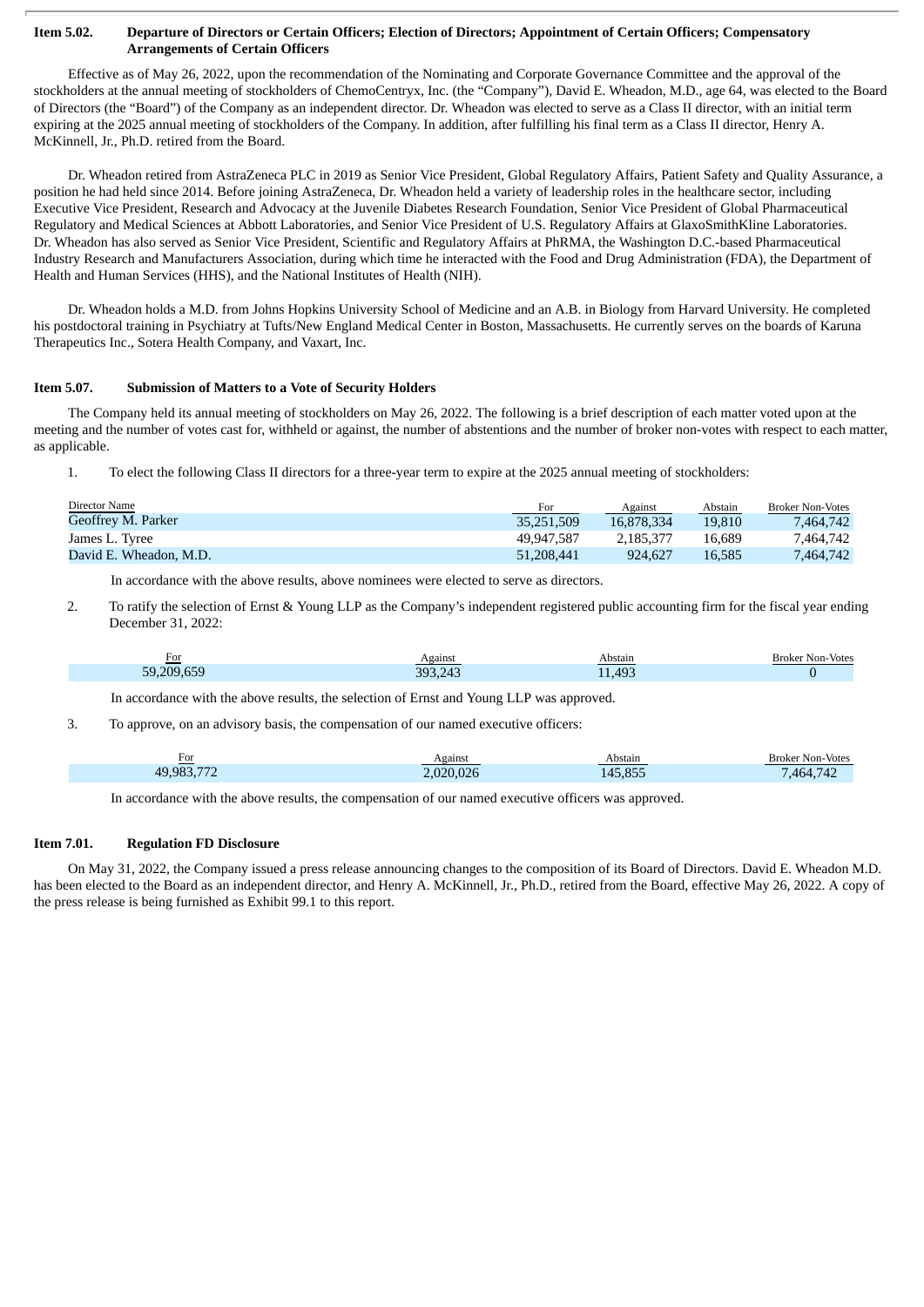The information contained in this Item 7.01, including the exhibit referenced herein, is being furnished and shall not be deemed "filed" for purposes of Section 18 of the Securities Exchange Act of 1934, as amended, or otherwise subject to the liabilities of that section. Such information shall not be incorporated by reference into any filing of the Company, whether made before or after the date hereof, regardless of any general incorporation language in such filing.

# **Item 9.01. Financial Statements and Exhibits**

(d) Exhibits

The following exhibit is furnished herewith:

| Exhibit<br>Number | Description                                                                  |
|-------------------|------------------------------------------------------------------------------|
| 99.1              | Press release issued by ChemoCentryx, Inc., dated May 31, 2022.              |
| 104               | Cover Page Interactive Data File (embedded within the Inline XBRL document). |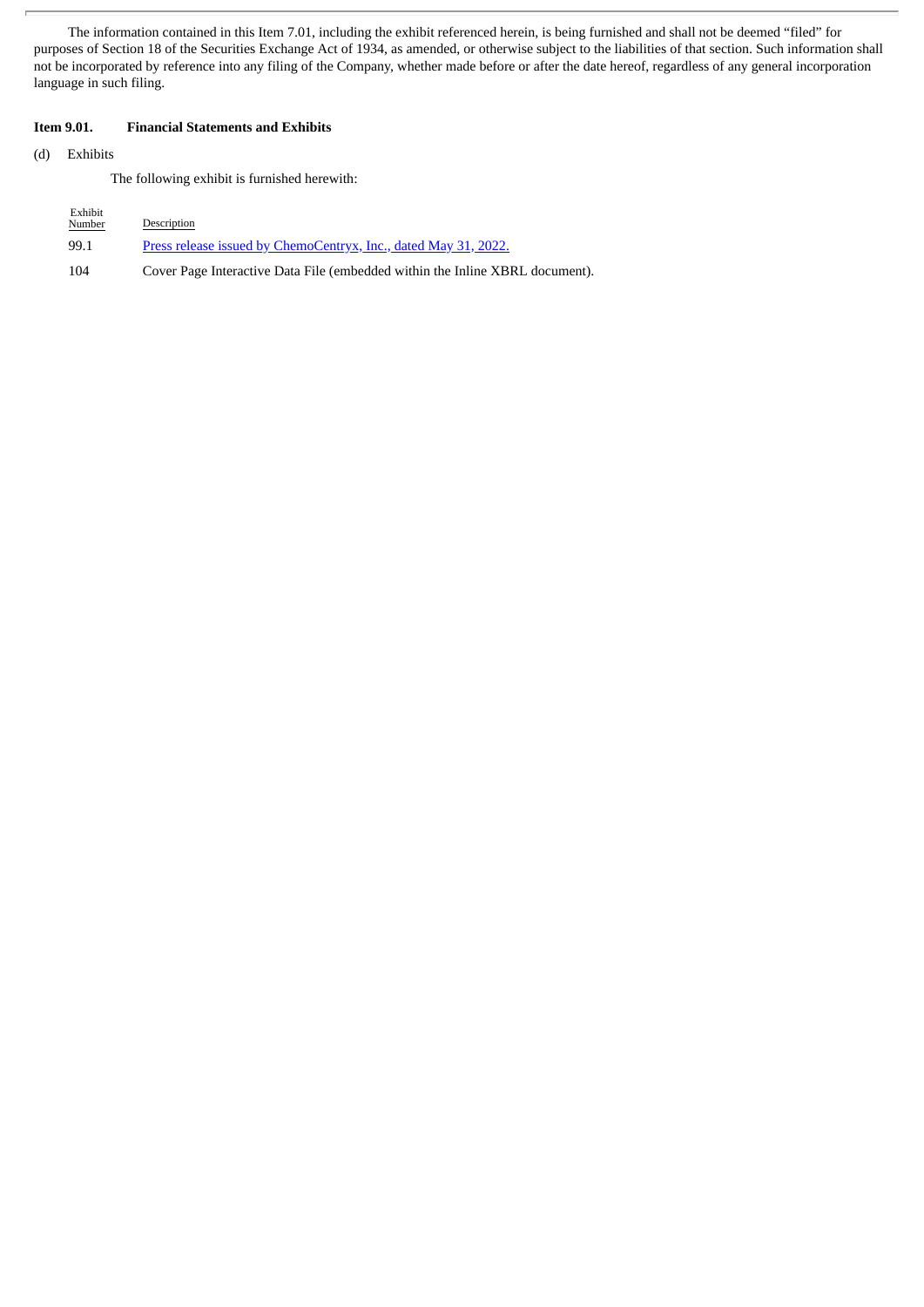**SIGNATURES**

Pursuant to the requirements of the Securities Exchange Act of 1934, the registrant has duly caused this report to be signed on its behalf by the undersigned hereunto duly authorized.

CHEMOCENTRYX, INC.

Date: June 1, 2022

By: /s/ Susan M. Kanaya

Name: Susan M. Kanaya

Title: Executive Vice President Chief Financial and Administrative Officer and Secretary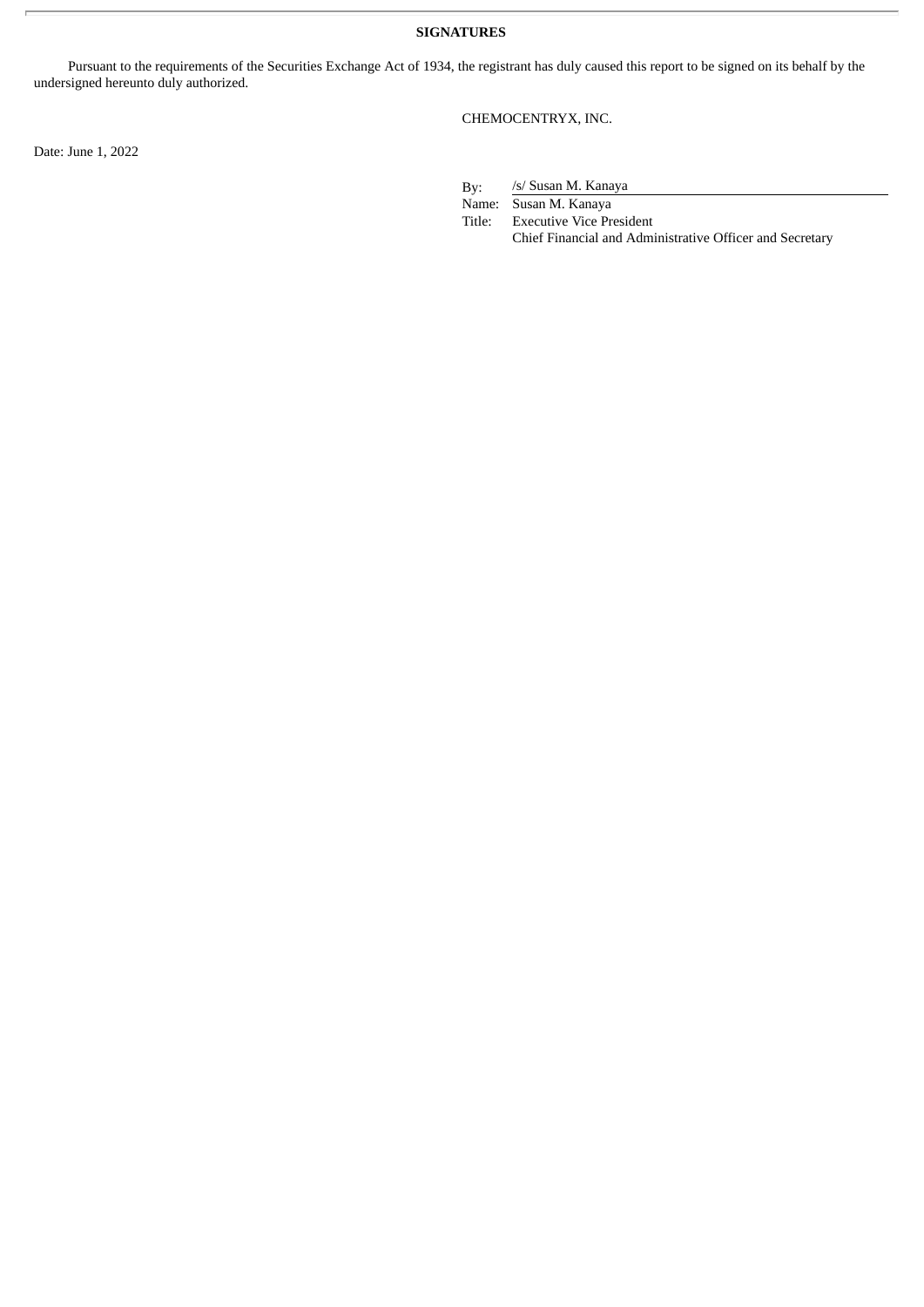

## **ChemoCentryx Announces Changes to its Board of Directors**

*— David E. Wheadon, M.D., Elected to the Board as an Independent Director –*

*— Henry A. McKinnell, Jr., to Retire from Board —*

<span id="page-4-0"></span>**SAN CARLOS, Calif., May 31, 2022 —** ChemoCentryx, Inc., (Nasdaq: CCXI), today announced changes to the composition of its Board of Directors. David E. Wheadon, M.D., has been elected to the Board as an independent director, and Henry A. McKinnell, Jr., Ph.D., is retiring from the Board, effective May 26, 2022.

"Dr. David E. Wheadon adds strength and depth to our Board," said Thomas J. Schall, Ph.D., President and Chief Executive Officer of ChemoCentryx. "We look forward to benefitting from his extensive knowledge in science, clinical, and regulatory affairs as we seek to expand TAVNEOS's commercial and clinical activities, advance our novel small molecule checkpoint inhibitor, CCX559, for the treatment of cancer, and bring additional pipeline assets to patients in need. We are also grateful to retiring Director Hank McKinnell for his tenure and contributions to the Board during an important time in the Company's history."

Dr. Wheadon retired from AstraZeneca PLC in 2019 as Senior Vice President, Global Regulatory Affairs, Patient Safety and Quality Assurance, a position he had held since 2014. Before joining AstraZeneca, Dr. Wheadon held a variety of leadership roles in the healthcare sector, including Executive Vice President, Research and Advocacy at the Juvenile Diabetes Research Foundation, Senior Vice President of Global Pharmaceutical Regulatory and Medical Sciences at Abbott Laboratories, and Senior Vice President of U.S. Regulatory Affairs at GlaxoSmithKline Laboratories. Dr. Wheadon has also served as Senior Vice President, Scientific and Regulatory Affairs at PhRMA, the Washington D.C.-based Pharmaceutical Industry Research and Manufacturers Association, during which time he interacted with the Food and Drug Administration (FDA), the Department of Health and Human Services (HHS), and the National Institutes of Health (NIH).

Dr. Wheadon holds a M.D. from Johns Hopkins University School of Medicine and an A.B. in Biology from Harvard University. He completed his postdoctoral training in Psychiatry at Tufts/New England Medical Center in Boston, Massachusetts. He currently serves on the boards of Karuna Therapeutics Inc., Sotera Health Company, and Vaxart, Inc.

"ChemoCentryx combines a passionate focus on unmet needs with proven expertise in drug discovery and development," said Dr. Wheadon. "I look forward to working closely with my new colleagues in this rapidly growing organization to bring small molecule therapeutics to those who need it the most."

# **About ChemoCentryx**

ChemoCentryx is a biopharmaceutical company commercializing and developing new medications for inflammatory and autoimmune diseases and cancer. ChemoCentryx targets the chemokine and chemoattractant systems to discover, develop and commercialize orally administered therapies. In the United States, ChemoCentryx markets TAVNEOS® (avacopan), the first approved orally administered inhibitor of the complement 5a receptor as an adjunctive treatment for adult patients with severe active ANCA-associated vasculitis. TAVNEOS is also in late-stage clinical development for the treatment of severe hidradenitis suppurativa (HS) and C3 glomerulopathy (C3G). Additionally, ChemoCentryx has early-stage drug candidates that target chemoattractant receptors in other inflammatory and autoimmune diseases and in cancer. For more information about the Company visit www.chemocentryx.com.